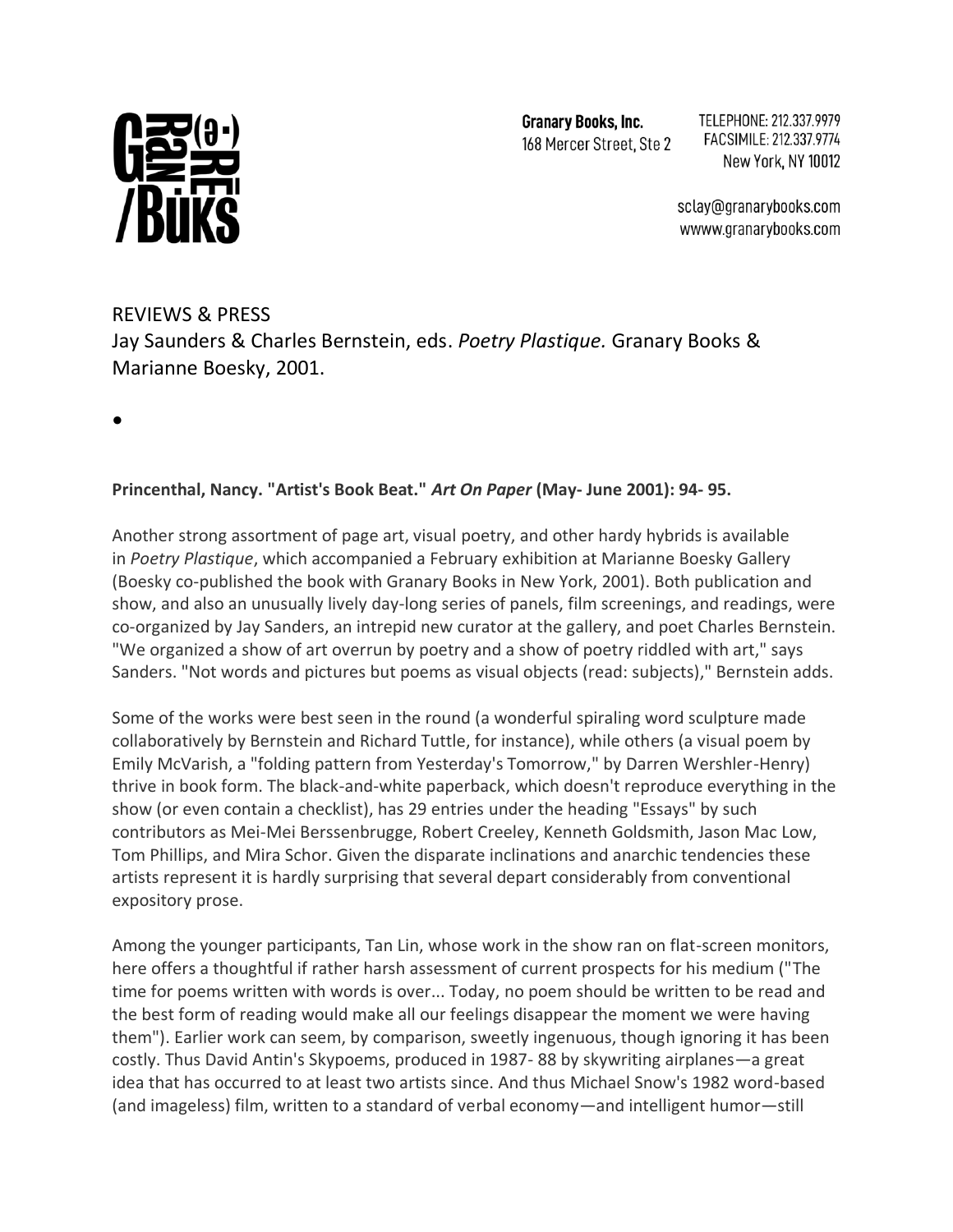eminently worth following.

*Nancy Princenthal, one of Art On Paper's contributing editors, writes this column regularly for the magazine.*

## **Rubinstein, Raphael. "Review of Books: Poets and Painters." Art in America 90.2 (February 2002): 42-43.**

*Drawn & Quartered*, by Robert Creeley and Archie Rand, New York, Granary Books, 2001; 100 pages.

*To Repel Ghosts*, by Kevin Young, Cambridge, Mass., Zoland Books, 2001; 350 pages.

*Purloined: A Novel*, by Joseph Kosuth, Cologne, Salon Verlag, 2000; 120 pages.

*A Book of the Book: Some Works and Projections About the Book and Writing*, edited by Jerome Rothenberg and Steven Clay, New York, Granary Books, 2000, 537 pages.

*Poetry Plastique*, edited by Jay Saunders and Charles Bernstein, New York, Marianne Boesky Gallery and Granary Books, 2001; 96 pages.

The most recent golden age of American poet-painter collaborations was nearly half a century ago, in New York City in the late 1950s and early 1960s. This was the period when, to cite just a few examples, Frank O'Hara was making "poem-paintings" with Norman Bluhm, lithographs with Larry Rivers and collages with Joe Brainard; Joan Mitchell was contributing illustrations to a volume of her friend John Ashbery's poems; the indefatigable Brainard was making collaborative comics with seemingly every poet he encountered, including James Schuyler, Kenneth Koch, and Ted Berrigan; and even Andy Warhol, later to worship at the altar of Eurotrash, was pursuing dialogue with serious poets such as Berrigan. The era has been recently chronicled in exhibitions such as "In Memory of My Feelings: Frank O'Hara and American Art" [see *A.i.A*., Feb. '00] and last year's retrospective devoted to Joe Brainard at P.S. 1. Warhol's unexpectedly extensive involvement with poetry is examined in Reva Wolfs 1997 study, *Andy Warhol, Poetry, and Gossip in the 1960s.*

This creative density appeared to diminish in the decades that followed. The poetry scene changed as poets entered academia in increasingly large numbers and were dispersed from the Lower East Side to college campuses around the country. At the same time, styles of art arose— Minimalism, Conceptual art, Earth art—that seemingly offered less scope for poetic collaboration than those which had preceded them. By the 1980s, not only had the presence of poets been dispensed with in some sectors of the art world, but even a sense of community with other artists was under threat. Speaking during a 1993 panel on artist-writer collaborations, Neo-Expressionist painter Eric Fischl described how, compared to the 1950s, "the 1980s were darker and more alienated, we lost that romantic feeling. One worked alone. Then because of the explosion of media you didn't hang out the same way you used to, you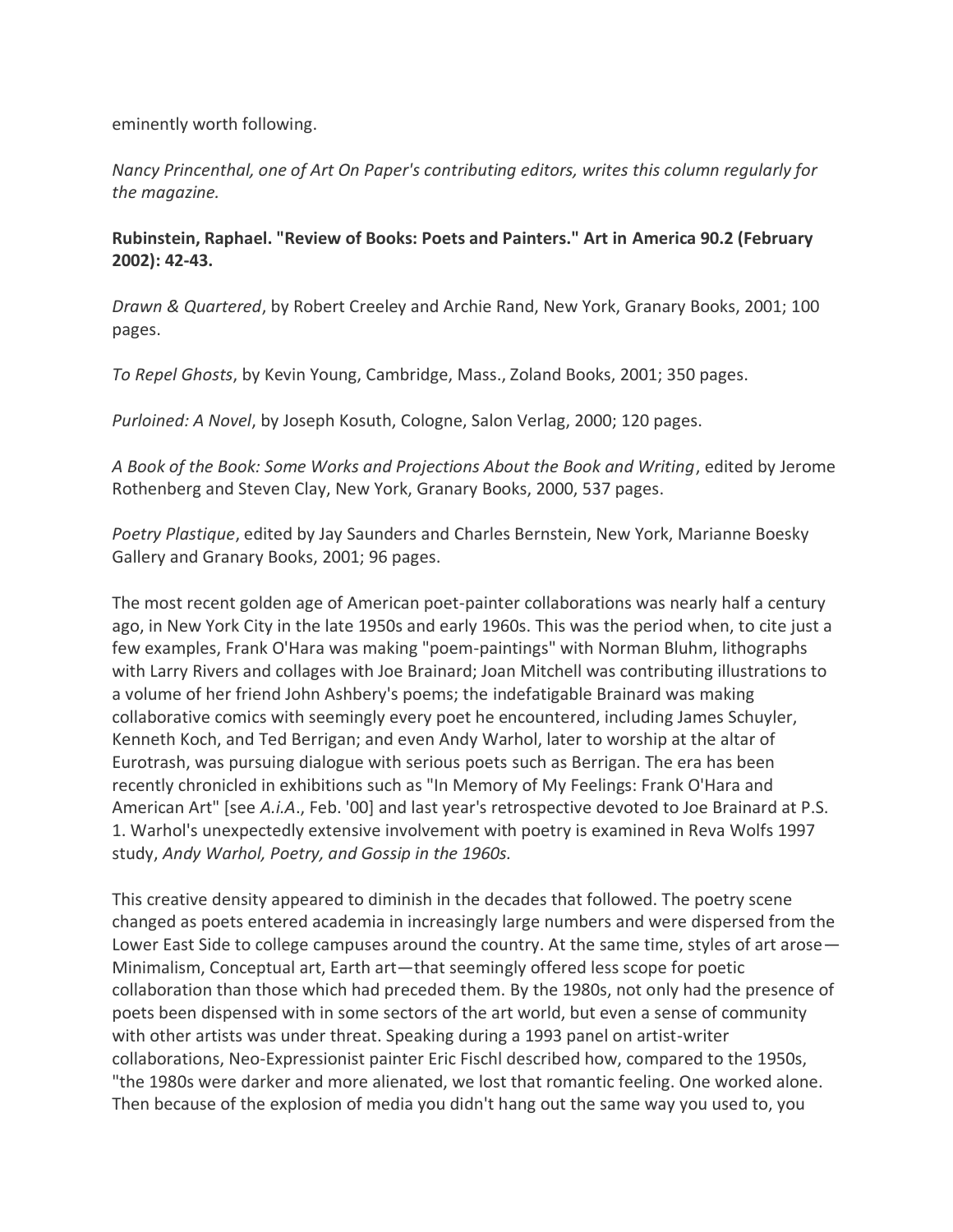read about each other." And when successful artists like himself did hang out, it was at expensive restaurants. "Poets are poor," the pragmatic (or perhaps just hard-hearted) Fischl pointed out and thus had a difficult time keeping up socially with the prominent artists of the day. What distinguished the 1950s from the 1980s, apparently, was the difference between the price of a beer at the Cedar Bar and the cost of a dinner at Barocco.

This is not to suggest that poet-painter collaborations abruptly came to an end in the mid-1960s. The 1970s saw impressive (though at the time practically clandestine) collaborations between Philip Guston and poets such as Clark Coolidge, William Corbett, and Bill Berkson [see *A.i.A*., Sept. '95]. In the 1980s, the independent French publisher Collectif Generation brought together a wide range of poets and artists, many of them Americans, to create experimental volumes in limited editions. There have also been isolated cases of painters such as Francesco Clemente, Trevor Winkfield, and Jane Hammond who have a passion for working with poets. Lately, however, there have been signs of a wider rapprochement between the realms of poetry and visual art.

In contrast to the 1950s, when painters and poets often turned out collaborative paintings, prints, and drawings, these days the book seems to be the favored form for such interactions. An excellent example of a recently published book made by a painter and a poet is *Drawn & Quartered*, a volume that reproduces 54 drawings by Archie Rand, each of which is accompanied by a quatrain by poet Robert Creeley. A New York painter known for creating image-rich canvases, often at mural scale or in lengthy series, Rand here exercises his virtuosic drawing abilities. Each vignette, usually showing one or two figures, is a little anthology of effects, combining contour drawing, crosshatching, chiaroscuro, graphic boldness and delicate detailing. The atmosphere is rarely contemporary, with many of the scenes evoking a 19thcentury Europe of salons, shtetlach, military campaigns, and eccentric scholars. There are also occasional sorties into the biblical Middle East. Rand fields a wonderful cast of characters and architectural backdrops, all drawn with an unmatched wit, vigor, and sense of art history.

Creeley, who wrote the accompanying verses in a single session as Rand passed him the previously completed drawings, varies his approach. Sometimes he puts words into the mouths (or minds) of Rand's figures, as when a naked female model says to the man making a sculpture of her, "Am I only material/ for you to feel?/ Is that all you see/ when you look at me?" For other drawings, the poet provides condensed commentary. Underneath a drawing of an anxious-looking woman and child, he writes, "Are they together?/ Grandmother and granddaughter?/ Is there some fact of pain/ in their waiting?" Rather than straining to compose perfectly finished verses, Creeley responded to the impulsive spirit of Rand's drawings. Occasionally the speed shows, as when Creeley has a farmer lamenting the death of his horse when the deceased animal in the drawing is clearly bovine, but more often he comes up with pithy, plausible captions, sometimes of wonderful elegance. My favorite, accompanying a dramatic drawing of a man kneeling before a stack of paper sheets, is this memorable expression of how, in life, futility and exuberance can go hand in hand: "All these pages/ to turn,/ all these bridges/ to burn."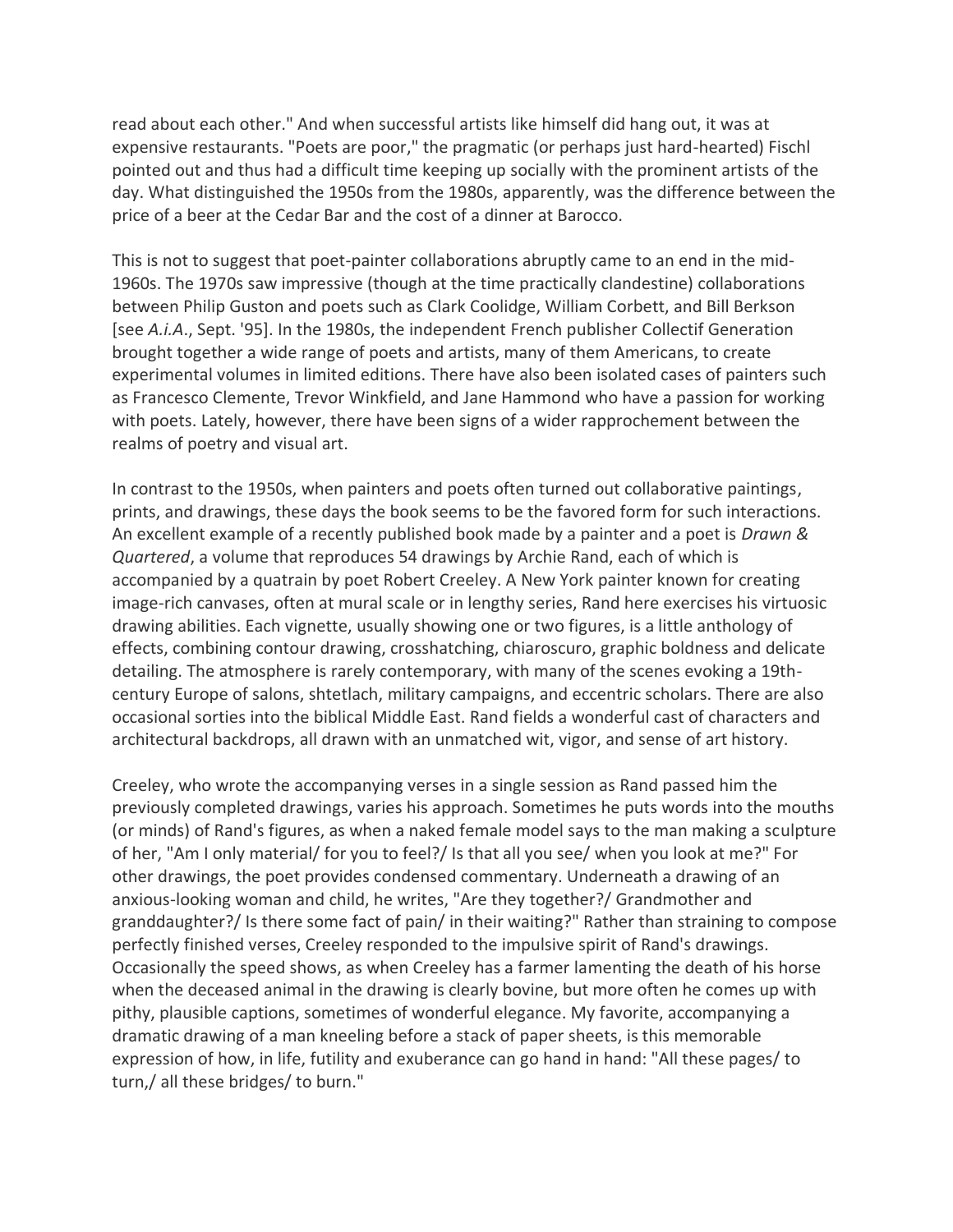Created under very different circumstances, Kevin Young's collection of poetry, *To Repel Ghosts* is also a testament to the common ground still available to poets and painters. In this case, the artist in question, Jean-Michel Basquiat, was no longer alive when Young sat down to write poems in response to his paintings, but the results are nevertheless intensely collaborative in nature. Taking advantage of the fact that Basquiat's work is densely inscribed with words and names, lists and phrases, trademarks and abbreviations, Young incorporated large quantities of the artist's painted and drawn words into his poems. Indeed, this is as much a meeting of two writers as it is a posthumous encounter between a poet and a painter: Basquiat's use of language was highly distinctive and nuanced, not just in graphic terms but also at the level of structure and sound.

When Young samples words found in Basquiat's works, he always makes the source clear by setting the words in small caps. (Perhaps not since James Merrill's ouija-board-inspired trilogy, *The Changing Light at Sandover*, has an American poet opened his work so bravely to another voice.) As well as giving the poems an additional graphic punch (Young also visually activiates his short lines with frequent dashes and ampersands), Basquiat's words work like cross-cuts in a movie. In one especially cinematic poem, Young quotes lines from a Basquiat painting that happens to appear in a film about Dennis Hopper:

HEART AS ARENA Hopper in a docu-trauma discussing Warhol

After his own comeback, Seated before his giant Basquiat—

PROMETHEUS. BLACK TEETH. Andy's already bit

the dust & Basquiat's just about to...

As Young describes it, Basquiat's life and work served "as a bass line, a rhythm section, a melody from which the poems improvise." While he borrows inspiration from Basquiat's distinctive prosody, Young is a resourceful poet who can make a lyric from something as inauspicious as the name "Langston Hughes" repeated twice somewhere in Basquiat. For all their formal experimentation, the poems also lucidly chronicle Basquiat's rapid rise and fall, from his beginning as a graffiti artist to his apotheosis as the wild man of Neo-Expressionism to his desperate, drug-plagued final years. Although Young never met Basquiat, he sketches a knowledgeable portrait of the now-vanished downtown milieu of the early 1980s. At the same time, he places Basquiat in a broader historical context. Some 20 pages in the middle of the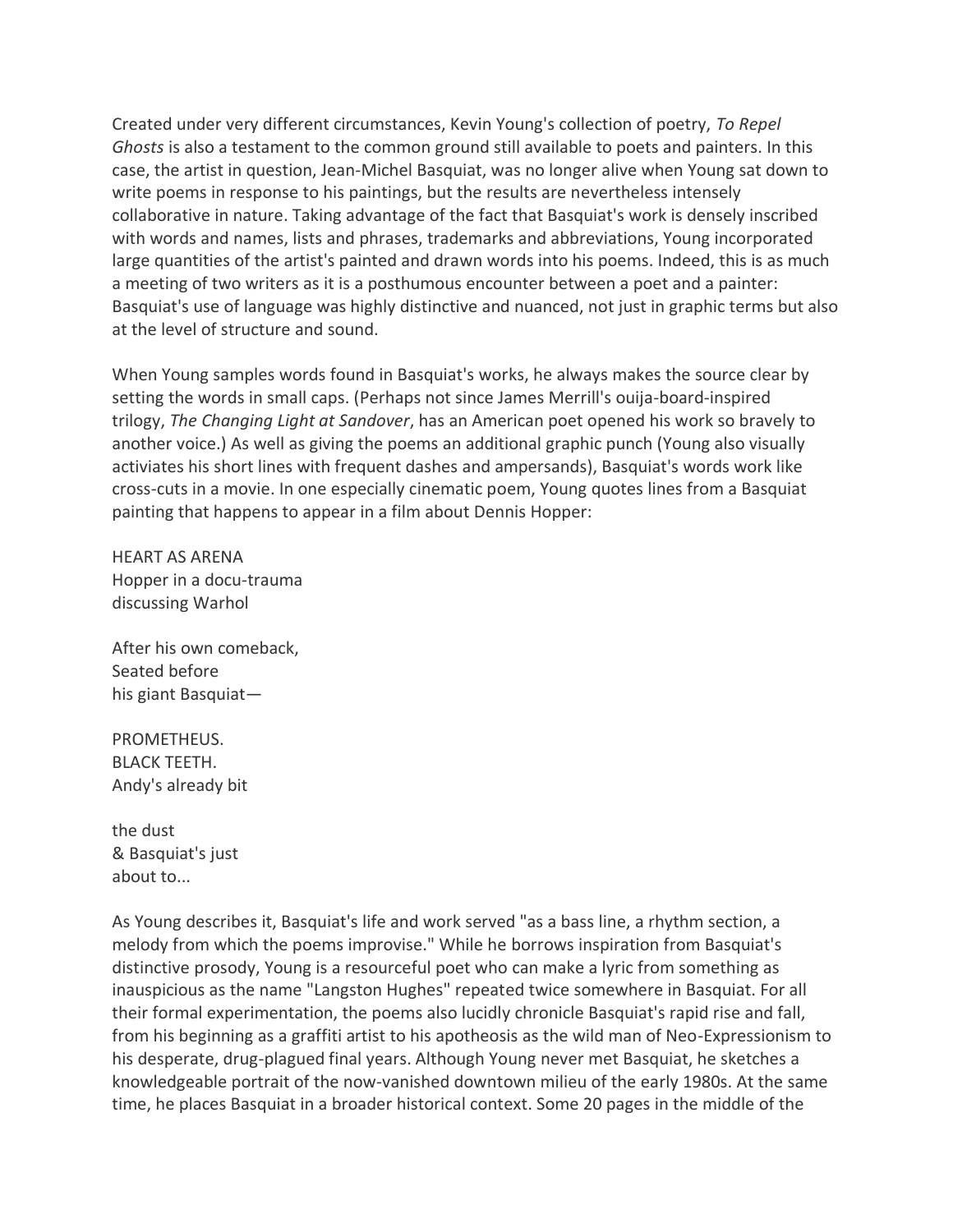book are devoted to boxer Jack Johnson, and figures from African-American cultural life such as Charlie Parker, Max Roach, and Richard Pryor are evoked. One poem focuses on Harlem photographer James Van Der Zee, who made a portrait of Basquiat in 1982. The poem begins with an allusive description of the shot:

Antennae, antlers, rabbit ears for better reception—

Basquiat's hair a bundle of dreadlocks, coiled, clenched

in two fists above his head. A matador's hat.

A few poems come across as set pieces, such as one about Warhol attending a 1985 party for Roy Cohn at the Palladium nightclub, but set pieces are hard to avoid when dealing with the lives of well-known people, and they hardly affect the overall power of this 117-poem tour de force. This is not only compelling, innovative contemporary poetry, it may be the best interpretive study yet of Basquiat's art.

Approaching authorship from the other end of the artist-writer equation, veteran Conceptual artist Joseph Kosuth has recently published a book that adopts a much more extreme version of the appropriative method employed by Young. Every page of *Purloined: A Novel* is, as the title hints, derived from the work of other authors. Kosuth's procedure is shamelessly direct. He simply made photographic copies of single pages from over 100 different novels—ranging from works of serious fiction to popular crime novels—and combined them to produce a collagelike book. Kosuth hides nothing about his method. Each page retains the typography and layout of the original and the author of each page is given credit in a page titled "List of Characters" in the front of the book. The only things withheld are the titles of the books Kosuth used and the original page numbers.

*Purloined*, which was published in an edition of 750 numbered copies, isn't an easy book to read. The constant shift of styles is initially interesting but the novelty of having a new plot and set of characters every page quickly pales and Kosuth seems not to have worked very hard at establishing smooth syntactical transitions. If readers are interested in seeing a more developed and satisfying instance of textual appropriation, they should take a look at Walter Abish's *99: A New Meaning*, a 1990 volume that consists wholly of quotations. While Kosuth simply sticks together complete pages from other people's books, Abish, an innovative novelist perhaps best known for his volume Alphabetical Africa, carefully trims and tailors his borrowed phrases so that they coalesce into a revelatory—and readable—whole. Kosuth's appropriative "novel" may possess a conceptual purity but it remains an art work, an artist's book, rather than a work of